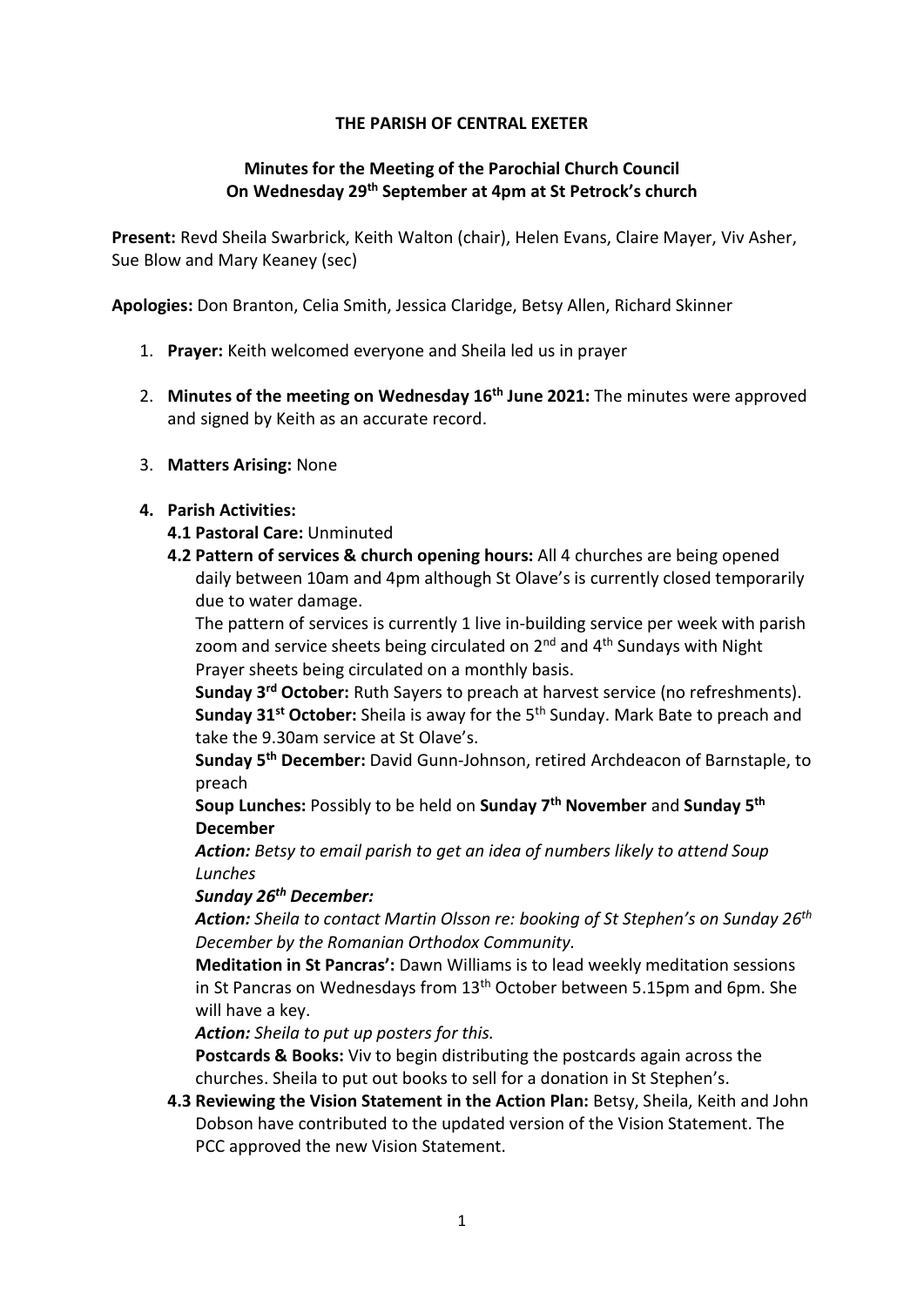Action: Sheila to send MK a poster version to which a background needs to be added and for printing.

- 4.4 Living in Love and Faith: Sheila reported that a group met weekly for 5 weeks in July. The expectation is that everyone will respond to the survey by April 2022. Individuals are able to access this course online.
- 4.5 Eco-church energy consumption: Some churches in Exeter have achieved Silver or Bronze levels. Sheila spoke with a rep from Tritility today (29<sup>th</sup> Sept) a company who will investigate a possible rebate due to the parish from a climate change levy we shouldn't be paying. Discussion took place around whether to give this company permission to find other energy suppliers for the parish buildings. It was decided to consult contacts at the Old Deanery about Tritility. Also, we need to establish whether we are on a contract with Ecotricity. As the energy market is volatile it was thought we should wait before making decisions. Action: Sheila to follow up.
- 4.6 Parish Social: Helen expressed reservations about the proposed visit to Ham Wall to see the starling murmurations in November. These included not knowing whether visitors are welcome (awaiting response from Ham Wall), practical considerations such as travel, transport and walking in the darkness. Helen did suggest an alternative outing such as a trip to Killerton House with a possible talk from one of their guides.

Action: Helen to report back from Ham Wall re: visitors and on the possibility of a trip to Killerton in the Spring 2022.

- 4.7 Security: See 5.1
- 4.8 Soup Lunches: See 4.2

## 5. Church Buildings:

5.1 St Stephen's: Installation of CCTV – Keith reported that as a result of the general public mis-using the church the decision has been taken to get a quote for the installation of CCTV. A quote of £1446.50 plus VAT has been received. This will cover the 4 cameras covering 98% of the church including the entrance door, balcony area, flower prep and chair stores and general view towards the sanctuary. The recorder will be housed in the cupboard under the stairs in the servery. The records on the CCTV will be wiped every 30 days and a similar system is effective in St Petrock's. Keith has put in a bid to the Office of the Crime Commissioner to see if we can get a grant from this department. Alternatively, the Ernest Brook Trust may be a source of funds. Installation of CCTV will give a feeling of security.

Post Meeting Update: The application for £1,447 for the CCTV in St Stephen's has been approved. Keith and Sheila to sign the Grant Agreement and instruct the contractor to begin the work.

Jim organised the fitting of a new Push to Exit button on the electric door at the foot of the ramp at a cost of £685.20 earlier in the month.

5.2 St Petrock's: Don has approached the Ecclesiastical Claims team with regards to the damaged stained glass window that they have given approval for repairs. Quotes for the work: Andrew Johnson (stained glass expert) - £750.00 plus VAT;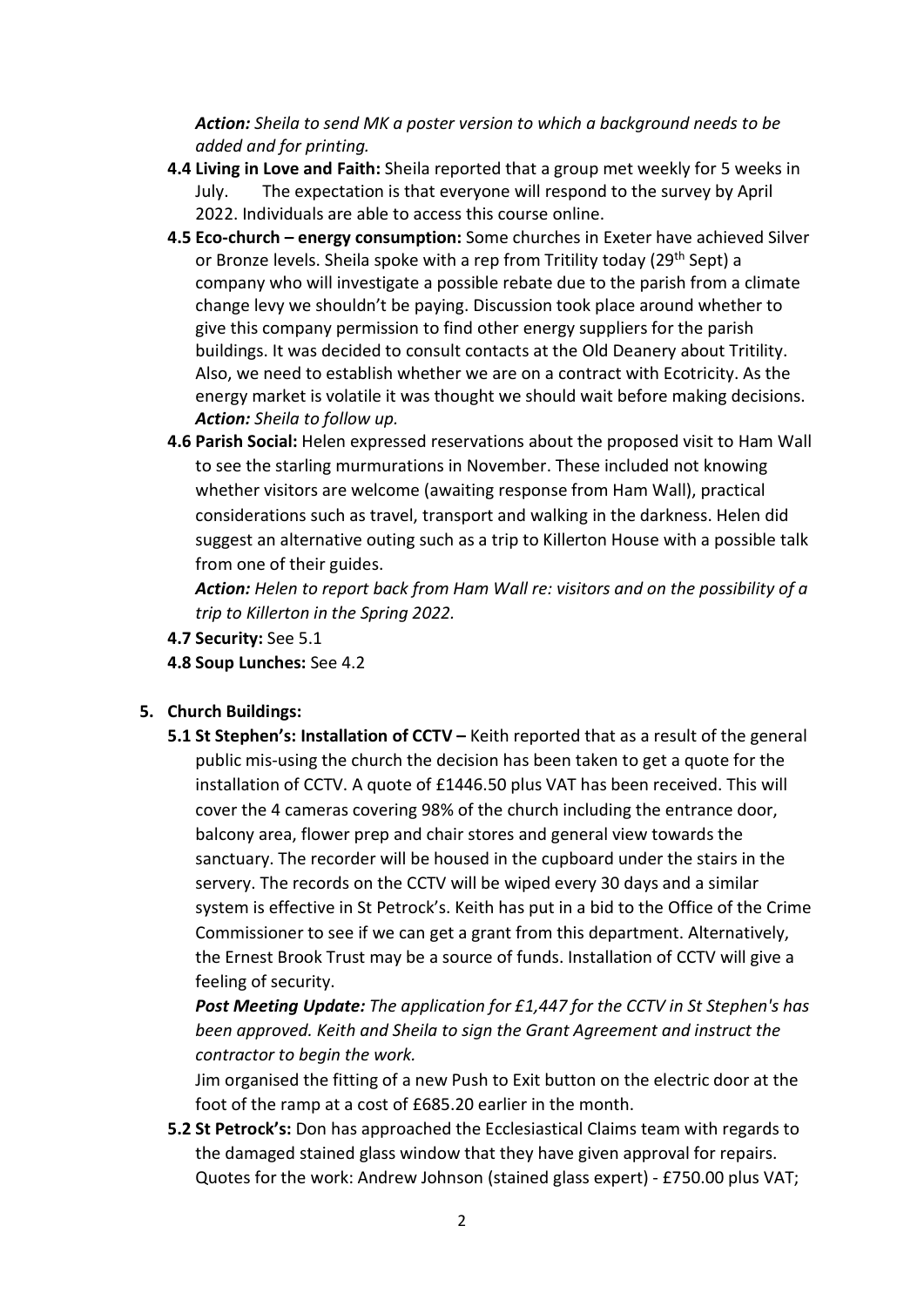Apex Scaffolding £1,310.00 plus VAT. Even with an insurance claim the parish will need to pay the excess of between £500-£1,000. Don also notes that the roof is leaking over the Homelessness Centre but only with very heavy rain. He has contacted Richard Gaydon (builder) who will check that all the gutters are clear. Post meeting Update: Don reports that £1,472.00 has been paid to the St Petrock's account by the Insurance Company towards the window repair. Viv reported that the St Petrock's Centre is to set up a pop up Hub and Charity shop in Paris Street. They are currently advertising for a new Director.

- 5.3 St Pancras': It has been noted that the walls are very crumbly with the need to hoover more frequently. The windows need to be professionally cleaned.
- 5.4 St Olave's: Sheila reported that last night she had a phone call from Jim about water pouring in through the windows in the vestry. Jim had done a good temporary repair job. Some hymn books and service books have been affected by damp. Sheila has emailed Russ Palmer (architect) and Tim Bucknall about this issue. They think a drone is needed to see exactly what the problem is on the roof. St Olave's is closed while investigations take place. Crockery is needed in the tea bar, however, the refurbishment is complete. All the lights will be changed to LED at a cost of £2,000. The new LED lights for the restored pictures look good.

### 6. Social Media Update:

6.1. Social Media Policy: Helen noted that she doesn't always keep a record of all attendees of her Inner Room Zoom meetings but the PCC agreed that this is not an issue as we do not have children attending any of these sessions. The PCC approved the Social Media Policy and the Guidance on Safeguarding whilst video conferencing. Action: Helen to send MK appropriate wording for the policy when mentioning the type of parish/diocesan activities which are posted on Facebook

- 7. Deanery Synod Report: No report as there hasn't been a meeting since our last PCC. Jessica and Celia are eligible to vote for members of the General Synod but they are both away. The next meeting will be live in October at St James'.
- 8. Finance: There are QR code posters in all churches for people to make donations online.

Action: Helen to create artwork and to print and laminate.

Sheila reported that the July concerts made £712 profit with £450 going to the artists. Sheila has made £83 profit on sale of her mother's stamps. The West Gallery Quire who sang in 3 of the churches on 18<sup>th</sup> September made a donation of £108.40. Sheila has also banked a funeral fee cheque after conducting a service for a neighbour. It was noted that £19,300 has been spent on St Olave's in the year 2020/21.

Action: Don to give an update on VAT reclaim in 2020 and 2021 at the next meeting. Sheila to claim £148 for the annual Zoom bill. Helen has claimed £280 for a course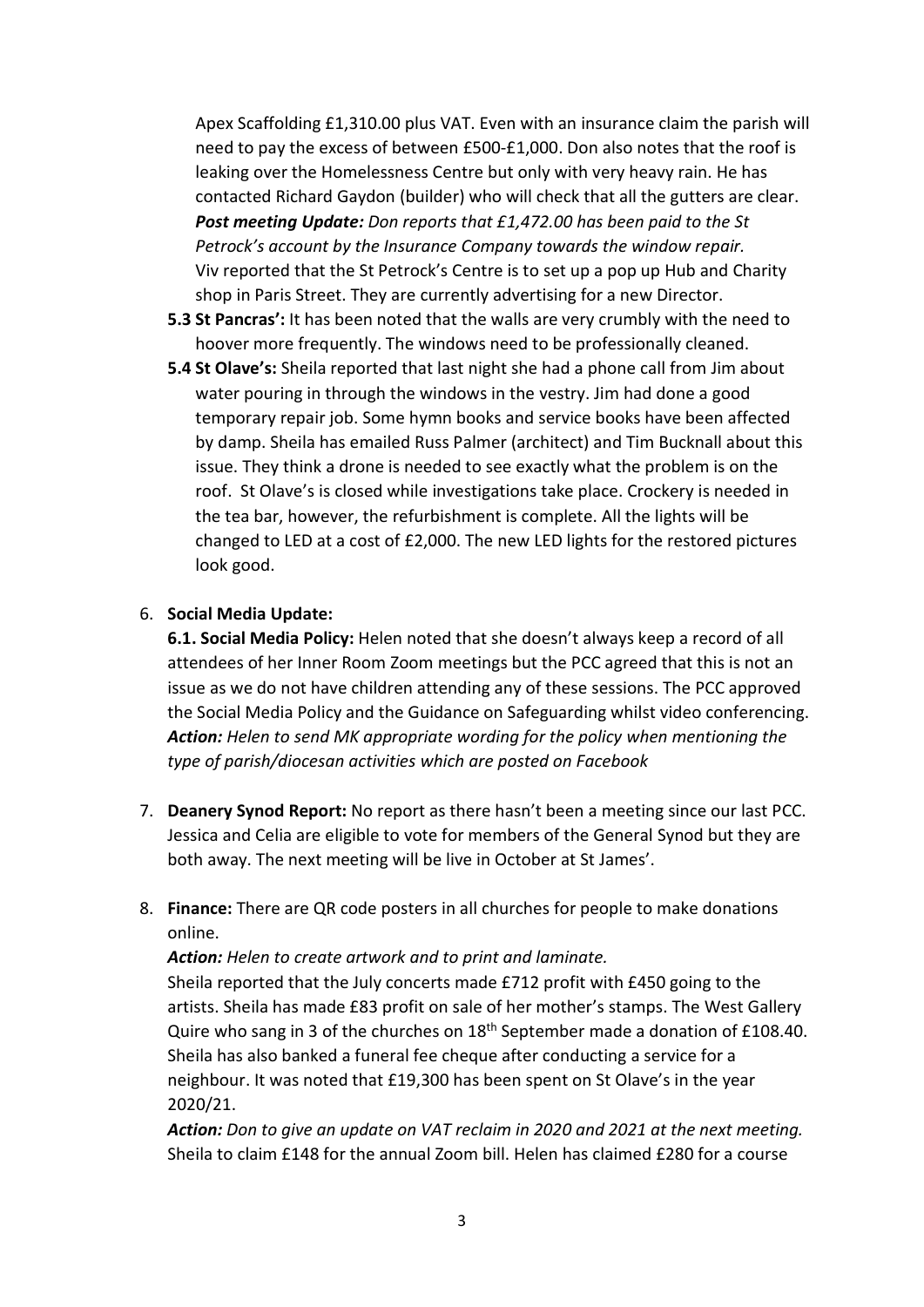under 'Parish Support for Mission'. Insurance premiums will be paid this autumn. Christmas Fair to be a fundraiser on Saturday 4th December.

# 9. Safeguarding and Health & Safety:

- 9.1 Review the procedure for safeguarding allegations: The PCC reviewed and approved the Procedure for Safeguarding Allegations.
- 9.2 Sheila and Mary gave the PCC assurances that they are aware of the requirement to manage and monitor known offenders in consultation with the Diocesan Safeguarding Adviser. Sheila mentioned an historical case in the parish which was managed by the DSA.

Action: MK to update the Dashboard Action Plan with both of the above items. Mary also noted that face to face Safeguarding training would be planned as soon as the Diocese let us know that it is permitted and possible.

10. CTAX/CTCE: CTAX has a Zoom meeting on 29th September with the One for Exeter Andy Mulcock as speaker. Their Mailing list is compiled by Ash Leighton Plom, curate at St David's church.

Within CTCE Major Robert Elliott is the new officer at the Salvation Army. Revd Ross Maynard has become the lead minister at South Street Baptist church and announced that their Dove Café was to resume shortly on Tuesdays. Simon Taylor now works 3 days a week at the university but continues with the Sunday morning congregation at South St. There will be a Pulpit Exchange in January 2022 but there will not be a United service this Autumn. Southernhay URC are wondering about their future with the death of their minister, Amanda Harper, last year.

- 11. ECCC: The Dedication service with Farewell Appreciations will take place on Friday 15<sup>th</sup> October at 5.30pm at the Mint Methodist Church. Norman Wallwork will be preaching. The Archdeacon, Andrew Beane, will be in attendance in the congregation.
- 12. CMS link: Ruth Sayers is preaching at the Harvest service in St Petrock's on Sunday 3 rd October.

## 13. Correspondence: None

## 14. A.O.B.

- 14.1 Fairtrade Place of Worship Award: The parish is already registered and need to recommit by 5<sup>th</sup> July 2023 to maintain our Fairtrade status.
- 14.2 Use of church buildings: Mary reported that we have had a request for a 5 day art exhibition in St Stephen's in 2022. As we now have a number of regular weekly bookings taking place we are unable to offer extended bookings for such events.